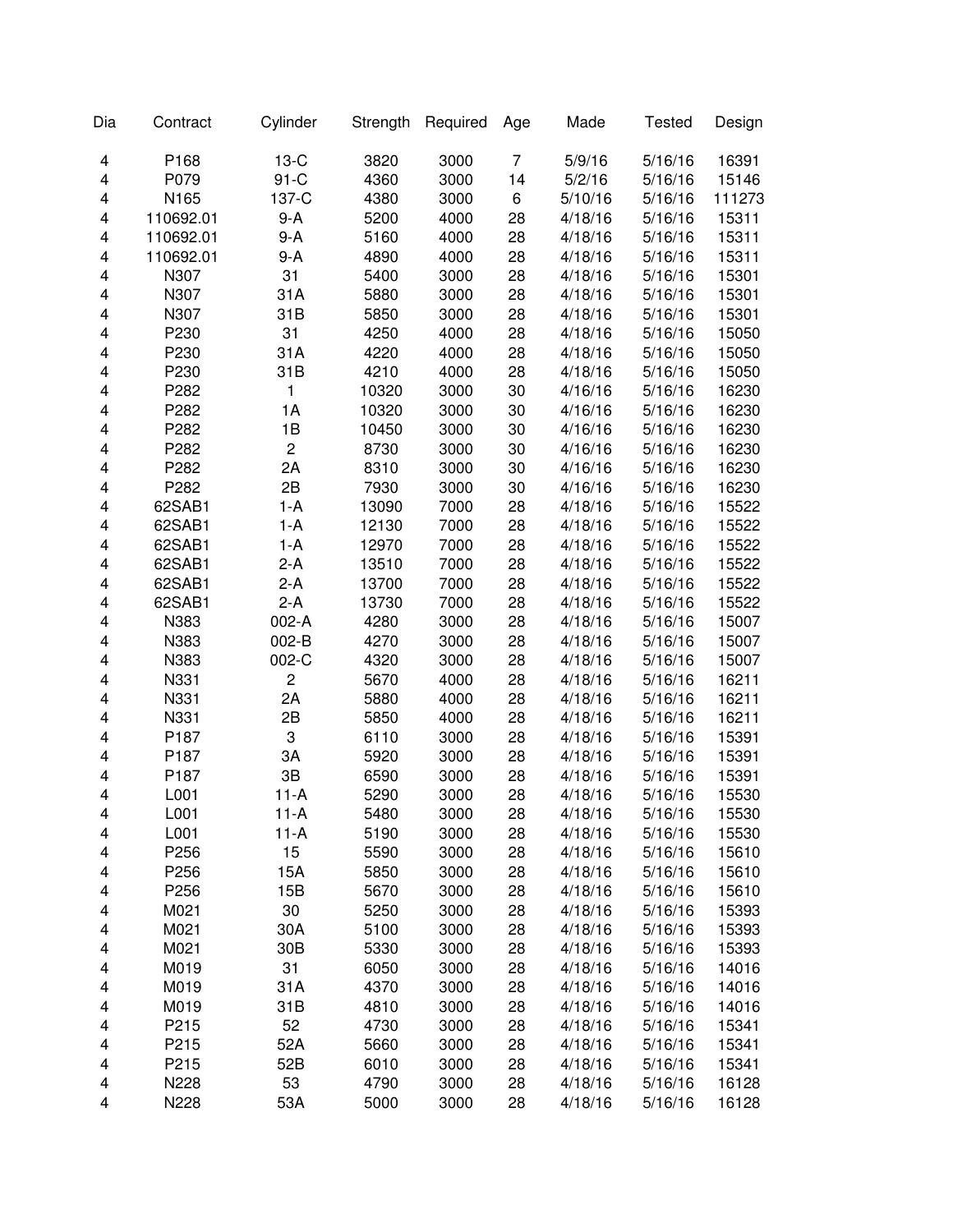| 4 | N228             | 53B            | 4930 | 3000 | 28 | 4/18/16 | 5/16/16 | 16128 |
|---|------------------|----------------|------|------|----|---------|---------|-------|
| 4 | P246             | 16             | 5740 | 3000 | 28 | 4/18/16 | 5/16/16 | 15391 |
| 4 | P246             | 16A            | 5260 | 3000 | 28 | 4/18/16 | 5/16/16 | 15391 |
| 4 | P246             | 16B            | 5240 | 3000 | 28 | 4/18/16 | 5/16/16 | 15391 |
| 4 | 107700           | $O-56-A$       | 4430 | 3000 | 28 | 4/18/16 | 5/16/16 | 14146 |
| 4 | 107700           | $O-56-A$       | 4510 | 3000 | 28 | 4/18/16 | 5/16/16 | 14146 |
| 4 | 107700           | $O-56-A$       | 4610 | 3000 | 28 | 4/18/16 | 5/16/16 | 14146 |
| 4 | N279             | 89             | 5360 | 3000 | 28 | 4/18/16 | 5/16/16 | 8111  |
| 4 | N279             | 89A            | 5190 | 3000 | 28 | 4/18/16 | 5/16/16 | 8111  |
| 4 | N279             | 89B            | 5160 | 3000 | 28 | 4/18/16 | 5/16/16 | 8111  |
| 4 | N <sub>152</sub> | 179            | 5160 | 3000 | 28 | 4/18/16 | 5/16/16 | 15100 |
| 4 | N <sub>152</sub> | 179A           | 4900 | 3000 | 28 | 4/18/16 | 5/16/16 | 15100 |
| 4 | N <sub>152</sub> | 179B           | 5200 | 3000 | 28 | 4/18/16 | 5/16/16 | 15100 |
| 4 | M010             | 186            | 5430 | 4000 | 28 | 4/18/16 | 5/16/16 | 5279  |
| 4 | M010             | 186A           | 5420 | 4000 | 28 | 4/18/16 | 5/16/16 | 5279  |
| 4 | M010             | 186A           | 5600 | 4000 | 28 | 4/18/16 | 5/16/16 | 5279  |
| 4 | N198             | 192            | 6370 | 3000 | 28 | 4/18/16 | 5/16/16 | 13034 |
| 4 | N198             | 192A           | 6500 | 3000 | 28 | 4/18/16 | 5/16/16 | 13034 |
| 4 | N198             | 192B           | 6370 | 3000 | 28 | 4/18/16 | 5/16/16 | 13034 |
| 4 | M950             | 239            | 6900 | 3000 | 28 | 4/18/16 | 5/16/16 | 15498 |
| 4 | M950             | 239A           | 6720 | 3000 | 28 | 4/18/16 | 5/16/16 | 15498 |
| 4 | M950             | 239B           | 6700 | 3000 | 28 | 4/18/16 | 5/16/16 | 15498 |
| 4 | M305             | 241            | 7170 | 3000 | 28 | 4/18/16 | 5/16/16 | 13108 |
| 4 | M305             | DB-241A        | 7020 | 3000 | 28 | 4/18/16 | 5/16/16 | 13108 |
| 4 | M305             | <b>DB-241B</b> | 6870 | 3000 | 28 | 4/18/16 | 5/16/16 | 13108 |
| 4 | M305             | $F-247$        | 5940 | 4000 | 28 | 4/18/16 | 5/16/16 | 11453 |
| 4 | M305             | F-247A         | 6020 | 4000 | 28 | 4/18/16 | 5/16/16 | 11453 |
| 4 | M305             | F-247B         | 6180 | 4000 | 28 | 4/18/16 | 5/16/16 | 11453 |
| 4 | M305             | $F-248$        | 6210 | 4000 | 28 | 4/18/16 | 5/16/16 | 11453 |
| 4 | M305             | F-248A         | 6530 | 4000 | 28 | 4/18/16 | 5/16/16 | 11453 |
| 4 | M305             | F-248B         | 5540 | 4000 | 28 | 4/18/16 | 5/16/16 | 11453 |
| 4 | K521             | 253-A          | 6410 | 3000 | 28 | 4/18/16 | 5/16/16 | 12037 |
| 4 | K521             | 253-A          | 6450 | 3000 | 28 | 4/18/16 | 5/16/16 | 12037 |
| 4 | K521             | 253-A          | 6150 | 3000 | 28 | 4/18/16 | 5/16/16 | 12037 |
| 4 | L041             | 295-A          | 5710 | 3000 | 28 | 4/18/16 | 5/16/16 | 14369 |
| 4 | L041             | 295-A          | 5750 | 3000 | 28 | 4/18/16 | 5/16/16 | 14369 |
| 4 | L041             | 295-A          | 5800 | 3000 | 28 | 4/18/16 | 5/16/16 | 14369 |
| 4 | 115745           | 1009           | 7830 | 3000 | 28 | 4/18/16 | 5/16/16 | 15488 |
| 4 | 115745           | 1009A          | 8220 | 3000 | 28 | 4/18/16 | 5/16/16 | 15488 |
| 4 | 115745           | 1009B          | 7630 | 3000 | 28 | 4/18/16 | 5/16/16 | 15488 |
| 4 | 115745           | 1010           | 7990 | 3000 | 28 | 4/18/16 | 5/16/16 | 15488 |
| 4 | 115745           | 1010A          | 7990 | 3000 | 28 | 4/18/16 | 5/16/16 | 15488 |
| 4 | 115745           | 1010B          | 7880 | 3000 | 28 | 4/18/16 | 5/16/16 | 15488 |
| 4 | M950             | 248C           | 4180 | 3000 | 7  | 5/9/16  | 5/16/16 | 16059 |
| 4 | M950             | 251D           | 5650 | 3000 | 6  | 5/10/16 | 5/16/16 | 16060 |
| 4 | M950             | 251E           | 5950 | 3000 | 6  | 5/10/16 | 5/16/16 | 16060 |
| 4 | M950             | 253E           | 4630 | 3000 | 4  | 5/12/16 | 5/16/16 | 16059 |
| 4 | M950             | 255E           | 4000 | 3000 | 3  | 5/13/16 | 5/16/16 | 16059 |
| 4 | M010             | 187A           | 4400 | 3000 | 28 | 4/18/16 | 5/16/16 | 15279 |
| 4 | M010             | 187A           | 4380 | 3000 | 28 | 4/18/16 | 5/16/16 | 15279 |
| 4 | M010             | 187A           | 4380 | 3000 | 28 | 4/18/16 | 5/16/16 | 15279 |
| 6 | Q914             | 1              | 9640 | ?    | 28 | 4/16/16 | 5/16/16 |       |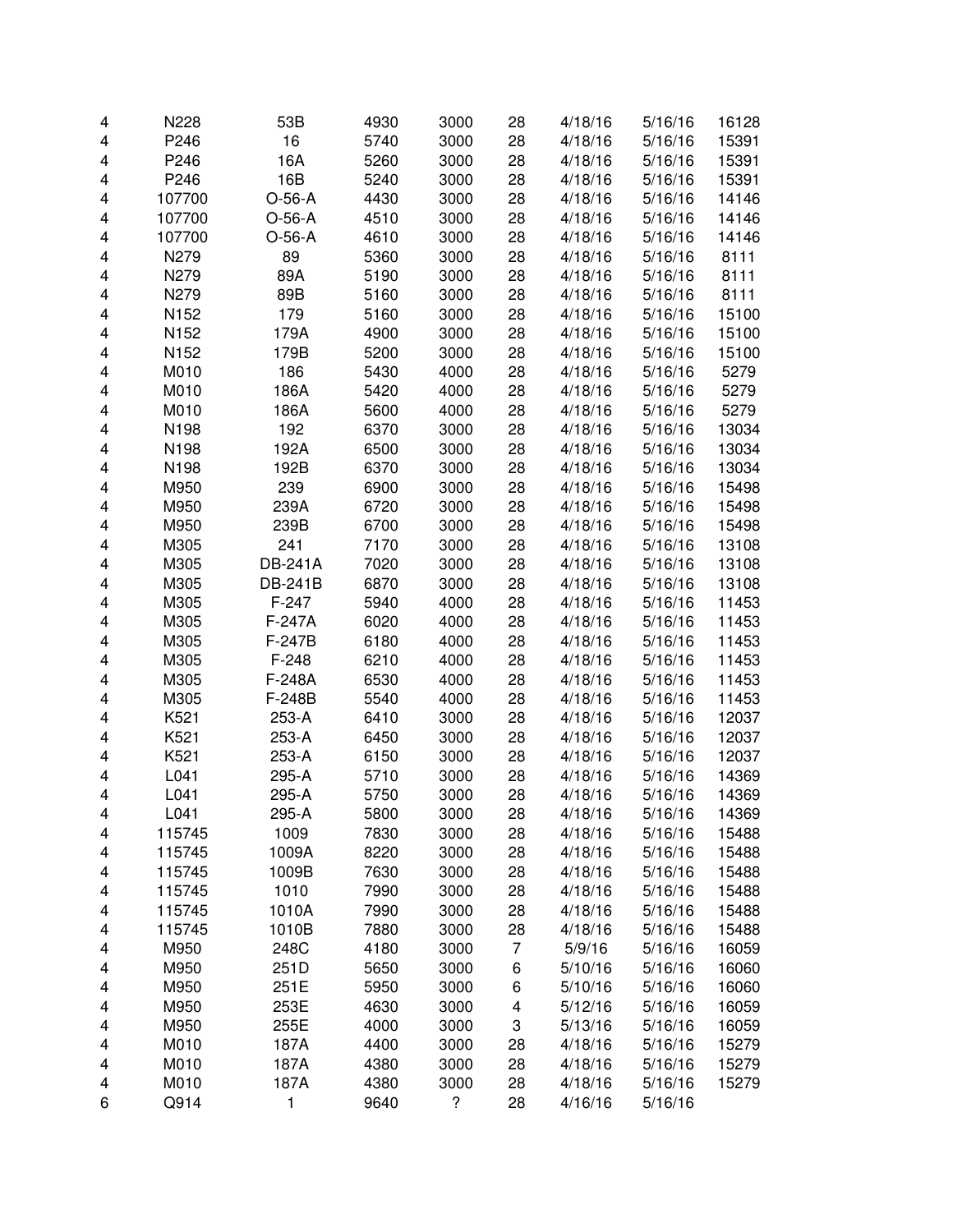| 6                       | Q914          | 1A                      | 9430  | $\overline{\mathcal{C}}$ | 28             | 4/16/16            | 5/16/16 |                |
|-------------------------|---------------|-------------------------|-------|--------------------------|----------------|--------------------|---------|----------------|
| 6                       | Q914          | $\mathbf 2$             | 10480 | $\ddot{?}$               | 28             | 4/16/16            | 5/16/16 |                |
| 6                       | Q914          | 2A                      | 11370 | $\overline{\phantom{a}}$ | 28             | 4/16/16            | 5/16/16 |                |
| $\overline{\mathbf{4}}$ | P922          | $10-C$                  | 3900  | 3000                     | $\overline{7}$ | 5/10/16            | 5/17/16 | 16086          |
| $\overline{\mathbf{4}}$ | L012          | $77-D$                  | 5740  | 3000                     | 14             | 5/3/16             | 5/17/16 | 13016          |
| 4                       | N165          | 137-D                   | 4750  | 3000                     | 7              | 5/10/16            | 5/17/16 | 14273          |
| 4                       | M950          | $251-C$                 | 5670  | 3000                     | $\overline{7}$ | 5/10/16            | 5/17/16 | 16010          |
| 4                       | M950          | 253-D                   | 4200  | 3000                     | 5              | 5/12/16            | 5/17/16 | 16059          |
| 4                       | P927          | 5                       | 5330  | 3000                     | 28             | 4/19/16            | 5/17/16 | 15600          |
| 4                       | P927          | 5A                      | 5490  | 3000                     | 28             | 4/19/16            | 5/17/16 | 15600          |
| 4                       | P927          | 5AA                     | 5540  | 3000                     | 28             | 4/19/16            | 5/17/16 | 15600          |
| 4                       | N331          | 3                       | 6770  | 4000                     | 28             | 4/19/16            | 5/17/16 | 16211          |
| $\overline{\mathbf{4}}$ | N331          | 3A                      | 6760  | 4000                     | 28             | 4/19/16            | 5/17/16 | 16211          |
| 4                       | N331          | 3B                      | 6470  | 4000                     | 28             | 4/19/16            | 5/17/16 | 16211          |
| 4                       | P922          | $\overline{\mathbf{4}}$ | 5340  | 3000                     | 28             | 4/19/16            | 5/17/16 | 16086          |
| 4                       | P922          | 4A                      | 5420  | 3000                     | 28             | 4/19/16            | 5/17/16 | 16086          |
| $\overline{\mathbf{4}}$ | P922          | 4B                      | 5230  | 3000                     | 28             | 4/19/16            | 5/17/16 | 16086          |
| 4                       | P247          | $\overline{7}$          | 6250  | 3000                     | 28             | 4/19/16            | 5/17/16 | 16130          |
| $\overline{\mathbf{4}}$ | P247          | 7A                      | 6290  | 3000                     | 28             | 4/19/16            | 5/17/16 | 16130          |
| 4                       | P247          | 7B                      | 6650  | 3000                     | 28             | 4/19/16            | 5/17/16 | 16130          |
| $\overline{\mathbf{4}}$ | P168          | 9                       | 4830  | 3000                     | 28             | 4/19/16            | 5/17/16 | 15582          |
| 4                       | P168          | <b>9A</b>               | 4850  | 3000                     | 28             | 4/19/16            | 5/17/16 | 15582          |
| 4                       | P168          | 9B                      | 4900  | 3000                     | 28             | 4/19/16            | 5/17/16 | 15582          |
| 4                       | 110324        | 10                      | 5370  | 3000                     | 28             | 4/19/16            | 5/17/16 | 16096          |
| 4                       | 110324        | 10A                     | 4810  | 3000                     | 28             | 4/19/16            | 5/17/16 | 16096          |
|                         | 110324        | 10B                     | 5380  | 3000                     | 28             | 4/19/16            | 5/17/16 | 16096          |
| 4                       | P256          | 16                      | 5100  | 3000                     | 28             |                    | 5/17/16 |                |
| 4                       | P256          | 16A                     | 4780  | 3000                     | 28             | 4/19/16<br>4/19/16 | 5/17/16 | 15610<br>15610 |
| 4                       | P256          | 16B                     | 5070  | 3000                     | 28             |                    |         |                |
| 4                       |               |                         |       |                          |                | 4/19/16            | 5/17/16 | 15610          |
| $\overline{\mathbf{4}}$ | P230          | 31-ARK                  | 13880 | 8500                     | 28             | 4/19/16            | 5/17/16 | 15604          |
| 4                       | P230          | 31-ARK                  | 13600 | 8500                     | 28             | 4/19/16            | 5/17/16 | 15604          |
| $\overline{\mathbf{4}}$ | P230          | 31-ARK                  | 13480 | 8500                     | 28             | 4/19/16            | 5/17/16 | 15604          |
| 4                       | M021          | 31                      | 5020  | 3000                     | 28             | 4/19/16            | 5/17/16 | 15393          |
| $\overline{\mathbf{4}}$ | M021          | 31A                     | 4960  | 3000                     | 28             | 4/19/16            | 5/17/16 | 15393          |
| 4                       | M021          | 31B                     | 4940  | 3000                     | 28             | 4/19/16            | 5/17/16 | 15393          |
| 4                       | M019          | 32                      | 5120  | 3000                     | 28             | 4/19/16            | 5/17/16 | 14016          |
| 4                       | M019          | 32A                     | 4580  | 3000                     | 28             | 4/19/16            | 5/17/16 | 14016          |
| 4                       | M019          | 32B                     | 4680  | 3000                     | 28             | 4/19/16            | 5/17/16 | 14016          |
| 4                       | P230          | 33                      | 6690  | 4000                     | 28             | 4/19/16            | 5/17/16 | 15050          |
| 4                       | P230          | 33A                     | 6790  | 4000                     | 28             | 4/19/16            | 5/17/16 | 15050          |
| 4                       | P230          | 33B                     | 6700  | 4000                     | 28             | 4/19/16            | 5/17/16 | 15050          |
| 4                       | N304          | 34                      | 4320  | 3000                     | 28             | 4/19/16            | 5/17/16 | 15275          |
| 4                       | N304          | 34A                     | 3880  | 3000                     | 28             | 4/19/16            | 5/17/16 | 15275          |
| 4                       | N304          | 34B                     | 4110  | 3000                     | 28             | 4/19/16            | 5/17/16 | 15275          |
| 4                       | 106578/070090 | 34                      | 4870  | 3000                     | 28             | 4/19/16            | 5/17/16 | 16132          |
| 4                       | 106578        | 34A                     | 5210  | 3000                     | 28             | 4/19/16            | 5/17/16 | 16132          |
| 4                       | 106578        | 34B                     | 5180  | 3000                     | 28             | 4/19/16            | 5/17/16 | 16132          |
| 6                       | L258          | 212                     | 5820  | 3000                     | 28             | 4/19/16            | 5/17/16 | 12350          |
| 6                       | L258          | 212A                    | 5690  | 3000                     | 28             | 4/19/16            | 5/17/16 | 12350          |
| 4                       | P230          | 34                      | 4690  | 3000                     | 28             | 4/19/16            | 5/17/16 | 16115          |
| 4                       | P230          | 34A                     | 4850  | 3000                     | 28             | 4/19/16            | 5/17/16 | 16115          |
| 4                       | P230          | 34B                     | 4820  | 3000                     | 28             | 4/19/16            | 5/17/16 | 16115          |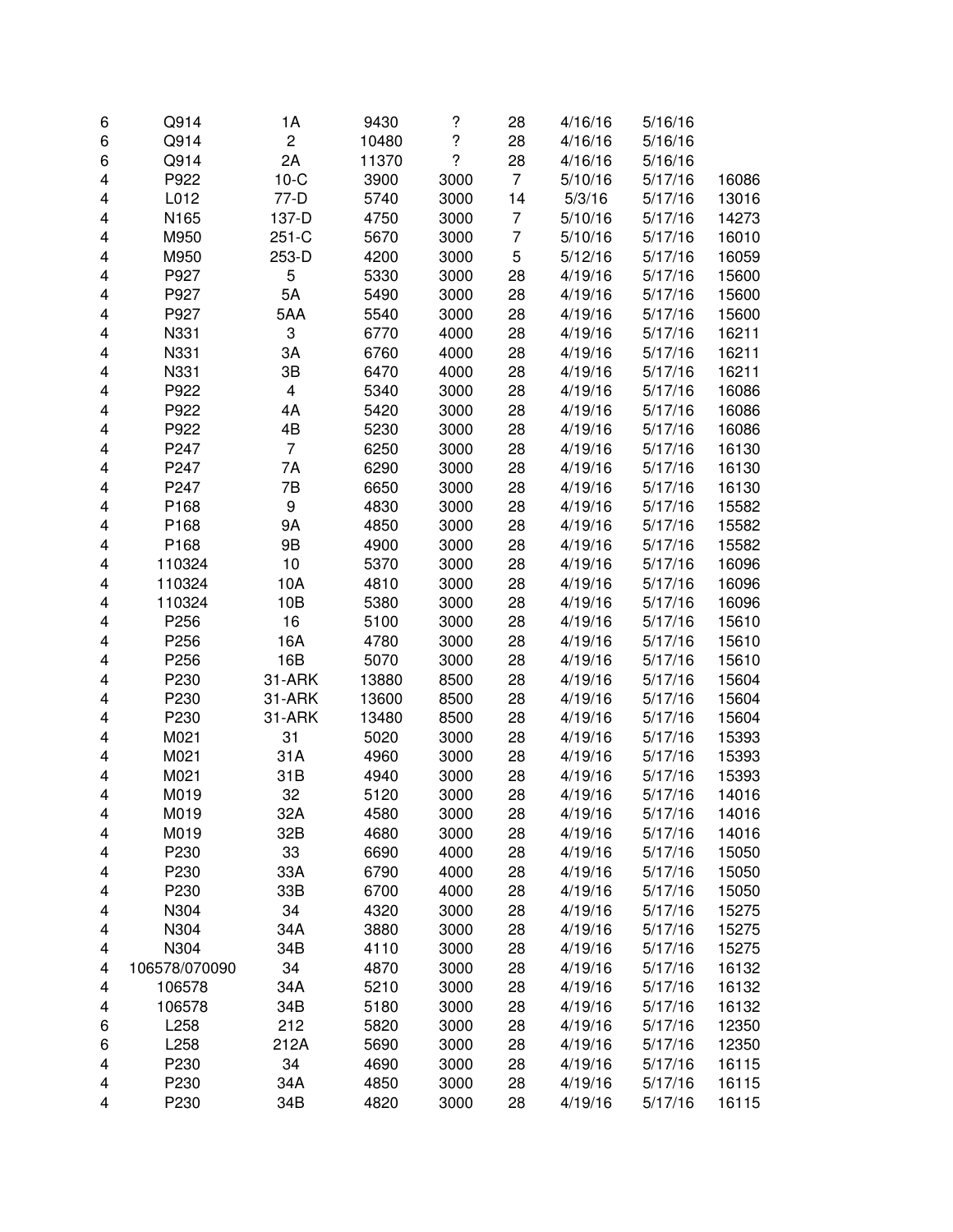| 4 | L012             | 79-C                    | 4840 | 3000 | 7  | 5/10/16 | 5/17/16 | 13016 |
|---|------------------|-------------------------|------|------|----|---------|---------|-------|
| 4 | P137             | 39                      | 6180 | 3500 | 28 | 4/19/16 | 5/17/16 | 14333 |
| 4 | P137             | 39A                     | 6210 | 3500 | 28 | 4/19/16 | 5/17/16 | 14333 |
| 4 | P137             | 39B                     | 6220 | 3500 | 28 | 4/19/16 | 5/17/16 | 14333 |
| 4 | P215             | 53                      | 6480 | 3000 | 28 | 4/19/16 | 5/17/16 | 15341 |
| 4 | P215             | 53A                     | 6710 | 3000 | 28 | 4/19/16 | 5/17/16 | 15341 |
| 4 | P215             | 53B                     | 6150 | 3000 | 28 | 4/19/16 | 5/17/16 | 15341 |
| 4 | N228             | 54                      | 4840 | 3000 | 28 | 4/19/16 | 5/17/16 | 16128 |
| 4 | N228             | 54A                     | 4840 | 3000 | 28 | 4/19/16 | 5/17/16 | 16128 |
| 4 | N228             | 54B                     | 5040 | 3000 | 28 | 4/19/16 | 5/17/16 | 16128 |
| 4 | N343             | 58-A                    | 3990 | 3000 | 28 | 4/19/16 | 5/17/16 | 15483 |
| 4 | N343             | 58-A                    | 4120 | 3000 | 28 | 4/19/16 | 5/17/16 | 15483 |
| 4 | N343             | 58-A                    | 4200 | 3000 | 28 | 4/19/16 | 5/17/16 | 15483 |
| 4 | P079             | 84                      | 5760 | 3000 | 28 | 4/19/16 | 5/17/16 | 15146 |
| 4 | P079             | 84A                     | 5610 | 3000 | 28 | 4/19/16 | 5/17/16 | 15146 |
| 4 | P079             | 84B                     | 5900 | 3000 | 28 | 4/19/16 | 5/17/16 | 15146 |
| 4 | M384             | 100                     | 7110 | 3000 | 28 | 4/19/16 | 5/17/16 | 15616 |
| 4 | M384             | 100A                    | 6680 | 3000 | 28 | 4/19/16 | 5/17/16 | 15616 |
| 4 | M384             | 100B                    | 6860 | 3000 | 28 | 4/19/16 | 5/17/16 | 15616 |
| 4 | N165             | 128                     | 6370 | 3000 | 28 | 4/19/16 | 5/17/16 | 14273 |
| 4 | N165             | 128A                    | 6730 | 3000 | 28 | 4/19/16 | 5/17/16 | 14273 |
| 4 | N165             | 128B                    | 6730 | 3000 | 28 | 4/19/16 | 5/17/16 | 14273 |
| 4 | N266             | 152                     | 5370 | 3000 | 28 | 4/19/16 | 5/17/16 | 13025 |
| 4 | N266             | 152A                    | 5010 | 3000 | 28 | 4/19/16 | 5/17/16 | 13025 |
| 4 | N266             | 152B                    | 5040 | 3000 | 28 | 4/19/16 | 5/17/16 | 13025 |
| 4 | N266             | 153                     | 5130 | 3000 | 28 | 4/19/16 | 5/17/16 | 13025 |
| 4 | N266             | 153A                    | 5120 | 3000 | 28 | 4/19/16 | 5/17/16 | 13025 |
| 4 | N266             | 153B                    | 5390 | 3000 | 28 | 4/19/16 | 5/17/16 | 13025 |
| 4 | L139             | 164-A                   | 4660 | 3000 | 28 | 4/19/16 | 5/17/16 | 16125 |
| 4 | L139             | 164-A                   | 4480 | 3000 | 28 | 4/19/16 | 5/17/16 | 16125 |
| 4 | L139             | 164-A                   | 4550 | 3000 | 28 | 4/19/16 | 5/17/16 | 16125 |
| 4 | N152             | 180                     | 6270 | 3000 | 28 | 4/19/16 | 5/17/16 | 15100 |
| 4 | N152             | 180A                    | 6640 | 3000 | 28 | 4/19/16 | 5/17/16 | 15100 |
| 4 | N152             | 180B                    | 6330 | 3000 | 28 | 4/19/16 | 5/17/16 | 15100 |
| 4 | N198             | 193                     | 6120 | 3000 | 28 | 4/19/16 | 5/17/16 | 14296 |
| 4 | N198             | 193A                    | 6010 | 3000 | 28 | 4/19/16 | 5/17/16 | 14296 |
| 4 | N <sub>198</sub> | 193B                    | 6070 | 3000 | 28 | 4/19/16 | 5/17/16 | 14296 |
| 4 | M305             | DB-242                  | 8360 | 3000 | 28 | 4/19/16 | 5/17/16 | 13108 |
| 4 | M305             | <b>DB-242A</b>          | 8230 | 3000 | 28 | 4/19/16 | 5/17/16 | 13108 |
| 4 | M305             | DB-242B                 | 8090 | 3000 | 28 | 4/19/16 | 5/17/16 | 13108 |
| 4 | M305             | $F-249$                 | 7540 | 4000 | 28 | 4/19/16 | 5/17/16 | 11453 |
| 4 | M305             | F-249A                  | 7150 | 4000 | 28 | 4/19/16 | 5/17/16 | 11453 |
| 4 | M305             | F-249B                  | 7460 | 4000 | 28 | 4/19/16 | 5/17/16 | 11453 |
| 4 | M305             | DR-296                  | 7540 | 4000 | 28 | 4/19/16 | 5/17/16 | 11453 |
| 4 | M305             | <b>DR-296A</b>          | 7010 | 4000 | 28 | 4/19/16 | 5/17/16 | 11453 |
| 4 | M305             | <b>DR-296B</b>          | 8190 | 4000 | 28 | 4/19/16 | 5/17/16 | 11453 |
| 4 | N <sub>152</sub> | 190-C                   | 4670 | 3000 | 7  | 5/11/16 | 5/18/16 | 15100 |
| 4 | M950             | 255-D                   | 4480 | 3000 | 5  | 5/13/16 | 5/18/16 | 16059 |
| 4 | P114             | $\overline{\mathbf{4}}$ | 5520 | 3000 | 28 | 4/20/16 | 5/18/16 | 16130 |
| 4 | P114             | 4A                      | 5560 | 3000 | 28 | 4/20/16 | 5/18/16 | 16130 |
| 4 | P114             | 4B                      | 6100 | 3000 | 28 | 4/20/16 | 5/18/16 | 16130 |
| 4 | 111047           | 4                       | 5670 | 4000 | 28 | 4/20/16 | 5/18/16 | 15481 |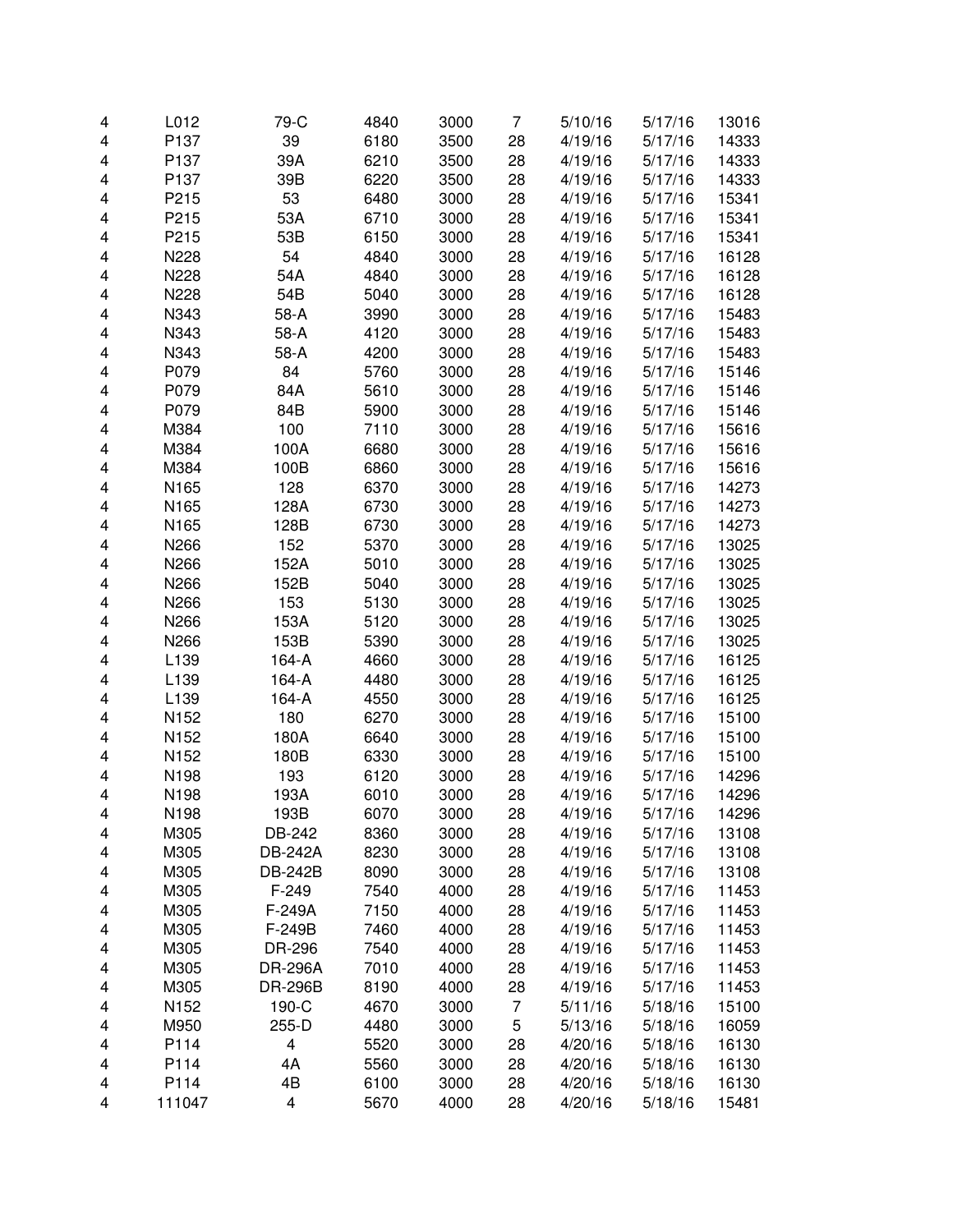| 4                       | 111047           | 4A     | 5450         | 4000         | 28 | 4/20/16 | 5/18/16            | 15481          |
|-------------------------|------------------|--------|--------------|--------------|----|---------|--------------------|----------------|
| $\overline{\mathbf{4}}$ | 111047           | 4B     | 5690         | 4000         | 28 | 4/20/16 | 5/18/16            | 15481          |
| 4                       | P022             | 5      | 5270         | 3000         | 28 | 4/20/16 | 5/18/16            | 16086          |
| 4                       | P022             | 5A     | 5200         | 3000         | 28 | 4/20/16 | 5/18/16            | 16086          |
| 4                       | P022             | 5B     | 4940         | 3000         | 28 | 4/20/16 | 5/18/16            | 16086          |
| 4                       | P927             | 6      | 6230         | 3000         | 28 | 4/20/16 | 5/18/16            | 15600          |
| 4                       | P927             | 6A     | 6060         | 3000         | 28 | 4/20/16 | 5/18/16            | 15600          |
| 4                       | P927             | 6AA    | 6220         | 3000         | 28 | 4/20/16 | 5/18/16            | 15600          |
| 4                       | P247             | 8      | 5640         | 3000         | 28 | 4/20/16 | 5/18/16            | 16130          |
| 4                       | P247             | 8A     | 5640         | 3000         | 28 | 4/20/16 | 5/18/16            | 16130          |
| 4                       | P247             | 8B     | 5620         | 3000         | 28 | 4/20/16 | 5/18/16            | 16130          |
| 4                       | P256             | 17     | 7200         | 3000         | 28 | 4/20/16 | 5/18/16            | 15610          |
| 4                       | P256             | 17A    | 6920         | 3000         | 28 | 4/20/16 | 5/18/16            | 15610          |
| 4                       | P256             | 17B    | 6990         | 3000         | 28 | 4/20/16 | 5/18/16            | 15610          |
| 4                       | P230             | 32-ARK | 12850        | 9500         | 28 | 4/20/16 | 5/18/16            | 16238          |
| 4                       | P230             | 32-ARK | 12440        | 9500         | 28 | 4/20/16 | 5/18/16            | 16238          |
| 4                       | P230             | 32-ARK | 12410        | 9500         | 28 | 4/20/16 | 5/18/16            | 16238          |
| 4                       | P230             | 33-ARK | 13030        | 9500         | 28 | 4/20/16 | 5/18/16            | 16238          |
| 4                       | P230             | 33-ARK | 13230        | 9500         | 28 | 4/20/16 | 5/18/16            | 16238          |
| 4                       | P230             | 33-ARK | 13410        | 9500         | 28 | 4/20/16 | 5/18/16            | 16238          |
| 4                       | P230             | 35     | 4790         | 4000         | 28 | 4/20/16 | 5/18/16            | 15050          |
| 4                       | P230             | 35A    | 4810         | 4000         | 28 | 4/20/16 | 5/18/16            | 15050          |
| 4                       | P230             | 35B    | 4820         | 4000         | 28 | 4/20/16 | 5/18/16            | 15050          |
| 4                       | P215             | 54     | 5970         | 3000         | 28 | 4/20/16 | 5/18/16            | 15341          |
| 4                       | P215             | 54A    | 5750         | 3000         | 28 | 4/20/16 | 5/18/16            | 15341          |
| 4                       | P215             | 54B    | 5960         | 3000         | 28 | 4/20/16 | 5/18/16            | 15341          |
| 4                       | P047             | 64-A   | 5700         | 3000         | 28 | 4/20/16 | 5/18/16            | 15199          |
| 4                       | P047             | 64-A   | 5730         | 3000         | 28 | 4/20/16 | 5/18/16            | 15199          |
| 4                       | P047             | 64-A   | 5840         | 3000         | 28 | 4/20/16 | 5/18/16            | 15199          |
| 4                       | P079             | 85     | 5750         | 3000         | 28 | 4/20/16 | 5/18/16            | 15146          |
| 4                       | P079             | 85A    | 5920         | 3000         | 28 | 4/20/16 | 5/18/16            | 15146          |
| 4                       | P079             | 85B    | 5630         | 3000         | 28 | 4/20/16 | 5/18/16            | 15146          |
| 4                       | N279             | 90     | 5090         | 3000         | 28 | 4/20/16 | 5/18/16            | 8111           |
| 4                       | N279             | 90A    | 5050         | 3000         | 28 | 4/20/16 | 5/18/16            | 8111           |
| 4                       | N279             | 90B    | 4980         | 3000         | 28 | 4/20/16 | 5/18/16            | 8111           |
| 4                       | P927             | 100    | 6780         | 3000         | 28 | 4/20/16 | 5/18/16            | 15600          |
| 4                       | P927             | 100A   | 7400         |              | 28 | 4/20/16 |                    |                |
| 4                       | P927             | 100AA  | 6990         | 3000<br>3000 | 28 | 4/20/16 | 5/18/16<br>5/18/16 | 15600<br>15600 |
| 4                       | N266             | 154    | 3870         | 3000         | 28 | 4/20/16 | 5/18/16            | 13025          |
| 4                       | N266             | 154A   | 4060         | 3000         | 28 | 4/20/16 | 5/18/16            | 13025          |
| 4                       | N266             | 154B   | 4780         | 3000         | 28 | 4/20/16 | 5/18/16            | 13025          |
| 4                       | N <sub>152</sub> | 181    | 6160         | 3000         | 28 | 4/20/16 | 5/18/16            | 15100          |
| 4                       | N <sub>152</sub> | 181A   | 6170         | 3000         | 28 | 4/20/16 | 5/18/16            | 15100          |
| 4                       | N152             | 181B   | 6250         | 3000         | 28 | 4/20/16 | 5/18/16            | 15100          |
| 4                       | N198             | 194    | 6400         | 3000         | 28 | 4/20/16 | 5/18/16            | 14296          |
|                         |                  |        |              |              |    |         |                    |                |
| 4                       | N198             | 194A   | 7560<br>6560 | 3000         | 28 | 4/20/16 | 5/18/16            | 14296          |
| 4                       | N198             | 194B   |              | 3000         | 28 | 4/20/16 | 5/18/16            | 14296          |
| 4                       | M950             | 240    | 7200         | 3000         | 28 | 4/20/16 | 5/18/16            | 15498          |
| 4                       | M950             | 240A   | 7590         | 3000         | 28 | 4/20/16 | 5/18/16            | 15498          |
| 4                       | M950             | 240B   | 7240         | 3000         | 28 | 4/20/16 | 5/18/16            | 15498          |
| 4                       | M950             | 241    | 6740         | 3000         | 28 | 4/20/16 | 5/18/16            | 15520          |
| 4                       | M950             | 241A   | 6580         | 3000         | 28 | 4/20/16 | 5/18/16            | 15520          |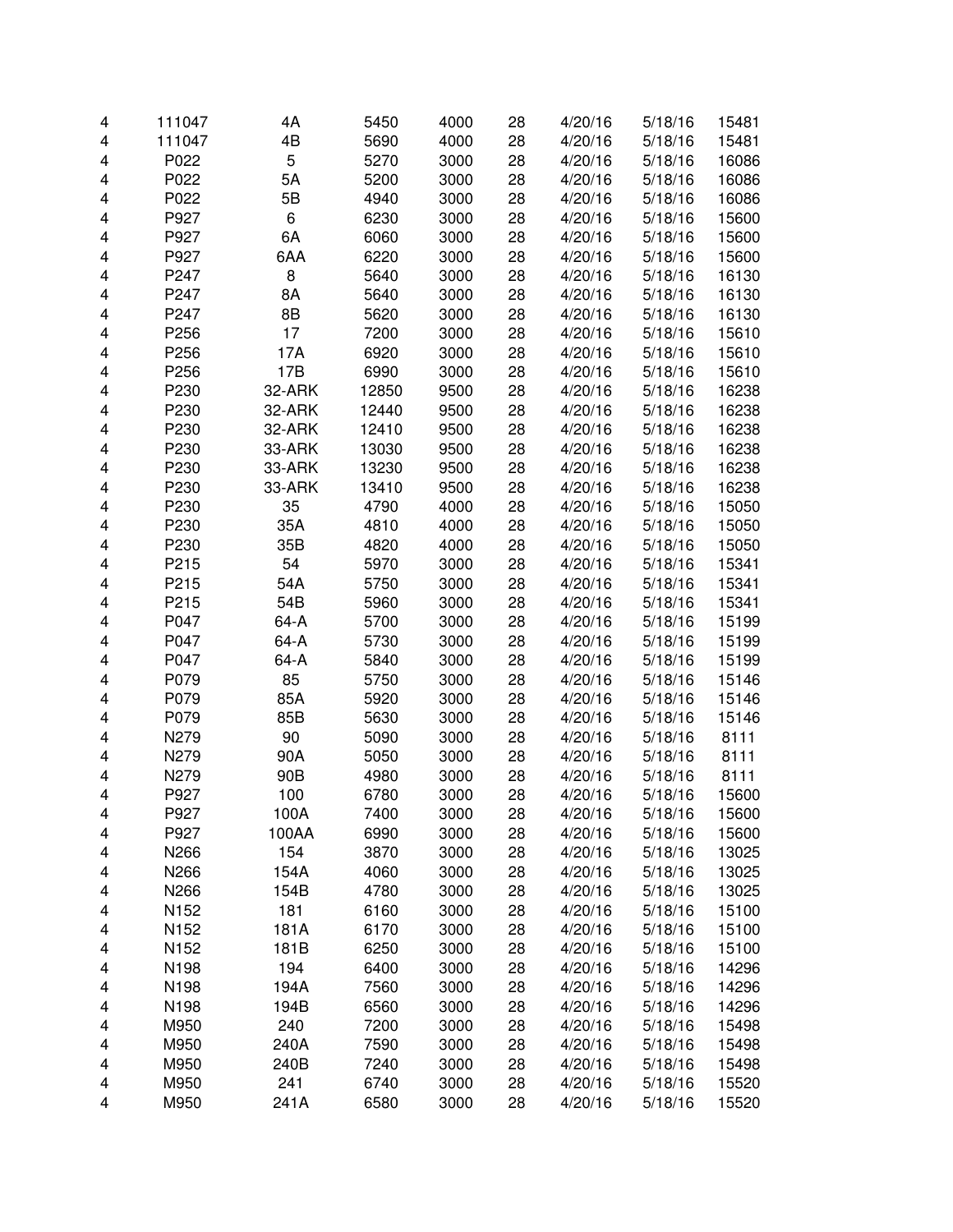| 4 | M950   | 241B           | 6820  | 3000 | 28             | 4/20/16 | 5/18/16 | 15520 |
|---|--------|----------------|-------|------|----------------|---------|---------|-------|
| 4 | M305   | DR-243         | 7570  | 3000 | 28             | 4/20/16 | 5/18/16 | 13108 |
| 4 | M305   | <b>DR-243A</b> | 7420  | 3000 | 28             | 4/20/16 | 5/18/16 | 13108 |
| 4 | M305   | <b>DR-243B</b> | 7360  | 3000 | 28             | 4/20/16 | 5/18/16 | 13108 |
| 4 | L041   | 296-A          | 3690  | 3000 | 28             | 4/20/16 | 5/18/16 | 14369 |
| 4 | L041   | 296-A          | 3620  | 3000 | 28             | 4/20/16 | 5/18/16 | 14369 |
| 4 | L041   | 296-A          | 3530  | 3000 | 28             | 4/20/16 | 5/18/16 | 14369 |
| 4 | 111047 | 5              | 5170  | 4000 | 28             | 4/21/16 | 5/19/16 | 15481 |
| 4 | 111047 | 5A             | 5160  | 4000 | 28             | 4/21/16 | 5/19/16 | 15481 |
| 4 | P294   | $11-D$         | 4280  | 3000 | $\overline{7}$ | 5/12/16 | 5/19/16 | 16120 |
| 4 | P079   | 92-C           | 3890  | 3000 | 14             | 5/5/16  | 5/19/16 | 15146 |
| 4 | M950   | 253-C          | 5450  | 3000 | 7              | 4/12/16 | 5/19/16 | 16059 |
| 4 | M950   | 254-C          | 4750  | 3000 | $\overline{7}$ | 4/12/16 | 5/19/16 | 16059 |
| 4 | 114944 | 1              | 7200  | 3000 | 28             | 4/21/16 | 5/19/16 |       |
| 4 | 114944 | 1A             | 7310  | 3000 | 28             | 4/21/16 | 5/19/16 |       |
| 4 | N383   | 003A           | 4660  | 3000 | 28             | 4/21/16 | 5/19/16 | 15007 |
| 4 | N383   | 003B           | 4690  | 3000 | 28             | 4/21/16 | 5/19/16 | 15007 |
| 4 | N383   | 003C           | 4800  | 3000 | 28             | 4/21/16 | 5/19/16 | 15007 |
| 4 | 62SAB1 | 3-A            | 12620 | 7000 | 28             | 4/21/16 | 5/19/16 | 15522 |
| 4 | 62SAB1 | $3-A$          | 13030 | 7000 | 28             | 4/21/16 | 5/19/16 | 15522 |
| 4 | 62SAB1 | $3-A$          | 12690 | 7000 | 28             | 4/21/16 | 5/19/16 | 15522 |
| 4 | 62SAB1 | 4-A            | 12830 | 7000 | 28             | 4/21/16 | 5/19/16 | 15522 |
| 4 | 62SAB1 | 4-A            | 13360 | 7000 | 28             | 4/21/16 | 5/19/16 | 15522 |
| 4 | 62SAB1 | 4-A            | 13140 | 7000 | 28             | 4/21/16 | 5/19/16 | 15522 |
| 4 | P296   | $5-A$          | 7010  | 3000 | 28             | 4/21/16 | 5/19/16 | 13188 |
| 4 | P296   | $5-A$          | 6490  | 3000 | 28             | 4/21/16 | 5/19/16 | 13188 |
| 4 | P296   | $5-A$          | 6600  | 3000 | 28             | 4/21/16 | 5/19/16 | 13188 |
| 4 | 111047 | 5              | 6110  | 3000 | 28             | 4/21/16 | 5/19/16 | 15481 |
| 4 | 111047 | 5A             | 6220  | 3000 | 28             | 4/21/16 | 5/19/16 | 15481 |
| 4 | 111047 | 5B             | 5970  | 3000 | 28             | 4/21/16 | 5/19/16 | 15481 |
| 4 | P927   | $\overline{7}$ | 6810  | 3000 | 28             | 4/21/16 | 5/19/16 | 15600 |
| 4 | P927   | 7A             | 6910  | 3000 | 28             | 4/21/16 | 5/19/16 | 15600 |
| 4 | P927   | 7AA            | 6820  | 3000 | 28             | 4/21/16 | 5/19/16 | 15600 |
| 4 | P168   | 10             | 6800  | 3000 | 28             | 4/21/16 | 5/19/16 | 15586 |
| 4 | P168   | 10A            | 6340  | 3000 | 28             | 4/21/16 | 5/19/16 | 15586 |
| 4 | P168   | 10B            | 6570  | 3000 | 28             | 4/21/16 | 5/19/16 | 15586 |
| 4 | M021   | 32             | 5400  | 3000 | 28             | 4/21/16 | 5/19/16 | 15400 |
| 4 | M021   | 32A            | 5360  | 3000 | 28             | 4/21/16 | 5/19/16 | 15400 |
| 4 | M021   | 32B            | 5270  | 3000 | 28             | 4/21/16 | 5/19/16 | 15400 |
| 4 | P230   | 36             | 5790  | 4000 | 28             | 4/21/16 | 5/19/16 | 15050 |
| 4 | P230   | 36A            | 5800  | 4000 | 28             | 4/21/16 | 5/19/16 | 15050 |
| 4 | P230   | 36B            | 5940  | 4000 | 28             | 4/21/16 | 5/19/16 | 15050 |
| 4 | P201   | 46-A           | 6290  | 3000 | 28             | 4/21/16 | 5/19/16 | 15530 |
| 4 | P201   | 46-A           | 6770  | 3000 | 28             | 4/21/16 | 5/19/16 | 15530 |
| 4 | P201   | 46-A           | 6600  | 3000 | 28             | 4/21/16 | 5/19/16 | 15530 |
| 4 | P215   | 55             | 5680  | 3000 | 28             | 4/21/16 | 5/19/16 | 15341 |
| 4 | P215   | 55A            | 5330  | 3000 | 28             | 4/21/16 | 5/19/16 | 15341 |
| 4 | P215   | 55B            | 5080  | 3000 | 28             | 4/21/16 | 5/19/16 | 15341 |
| 4 | P047   | 65-A           | 5100  | 3000 | 28             | 4/21/16 | 5/19/16 | 15199 |
| 4 | P047   | 65-A           | 5390  | 3000 | 28             | 4/21/16 | 5/19/16 | 15199 |
| 4 | P047   | 65-A           | 5240  | 3000 | 28             | 4/21/16 | 5/19/16 | 15199 |
| 4 | L012   | 73             | 6580  | 3000 | 28             | 4/21/16 | 5/19/16 | 13016 |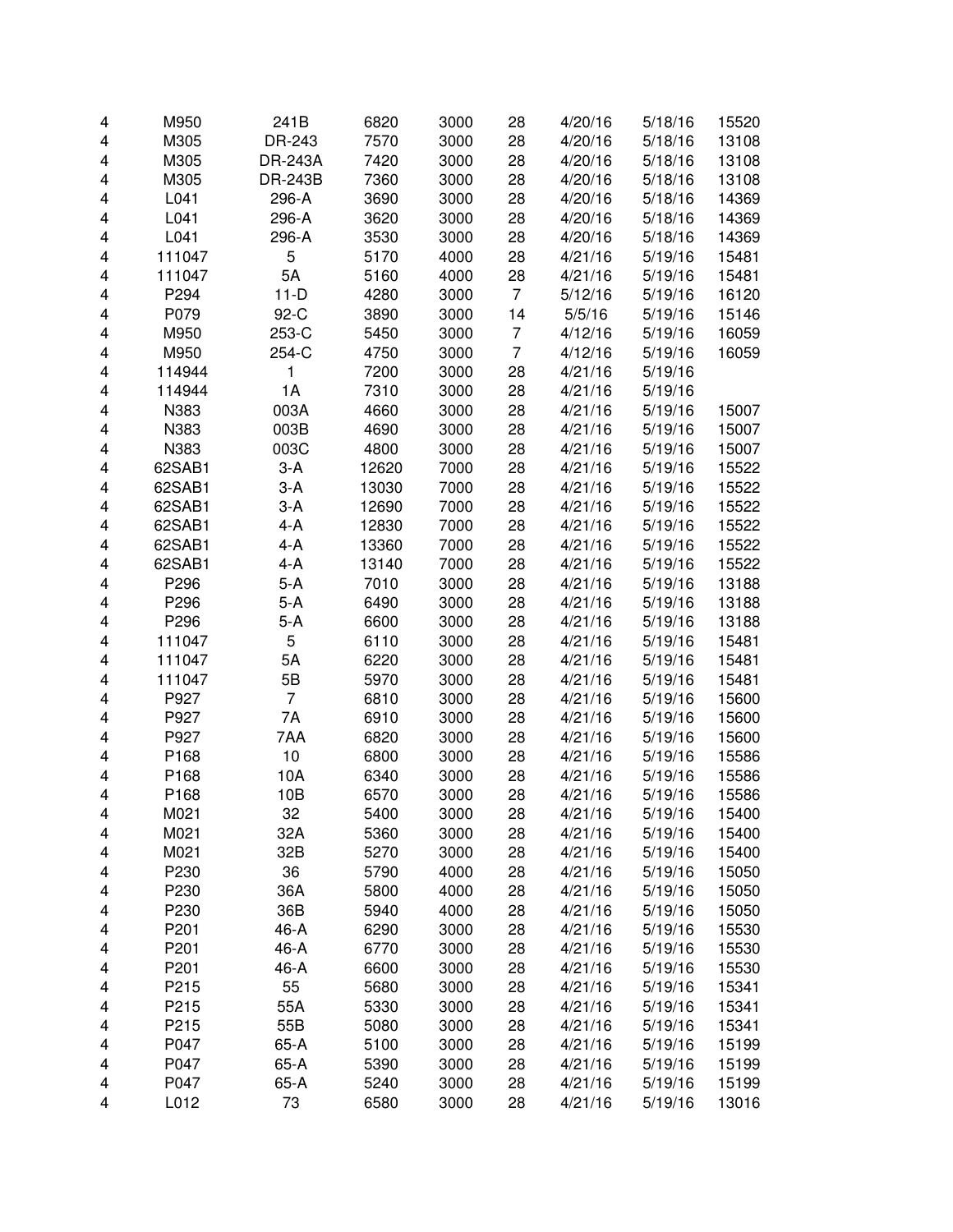| 4                       | L012 | 73A              | 6580 | 3000 | 28             | 4/21/16 | 5/19/16 | 13016 |
|-------------------------|------|------------------|------|------|----------------|---------|---------|-------|
| 4                       | L012 | 73B              | 5990 | 3000 | 28             | 4/21/16 | 5/19/16 | 13016 |
| 4                       | P248 | 17               | 4990 | 3000 | 29             | 4/20/16 | 5/19/16 | 15391 |
| 4                       | P248 | 17A              | 4970 | 3000 | 29             | 4/20/16 | 5/19/16 | 15391 |
| 4                       | P248 | 17B              | 4870 | 3000 | 29             | 4/20/16 | 5/19/16 | 15391 |
| 4                       | P079 | 86               | 5830 | 3000 | 28             | 4/21/16 | 5/19/16 | 15146 |
|                         | P079 | 86A              |      | 3000 | 28             | 4/21/16 |         | 15146 |
| 4                       |      |                  | 5720 |      |                |         | 5/19/16 |       |
| 4                       | P079 | 86B              | 4850 | 3000 | 28             | 4/21/16 | 5/19/16 | 15146 |
| 4                       | N266 | 155              | 5170 | 3000 | 28             | 4/21/16 | 5/19/16 | 13025 |
| 4                       | N266 | 155A             | 5130 | 3000 | 28             | 4/21/16 | 5/19/16 | 13025 |
| $\overline{\mathbf{4}}$ | N266 | 155B             | 4840 | 3000 | 28             | 4/21/16 | 5/19/16 | 13025 |
| 4                       | J363 | 182-A            | 6340 | 4000 | 28             | 4/21/16 | 5/19/16 |       |
| 4                       | J363 | 182-A            | 6500 | 4000 | 28             | 4/21/16 | 5/19/16 |       |
| 4                       | J363 | 182-A            | 6280 | 4000 | 28             | 4/21/16 | 5/19/16 |       |
| $\overline{\mathbf{4}}$ | M305 | DR-244           | 7840 | 3000 | 28             | 4/21/16 | 5/19/16 | 13108 |
| 4                       | M305 | <b>DR-244A</b>   | 7450 | 3000 | 28             | 4/21/16 | 5/19/16 | 13108 |
| $\overline{\mathbf{4}}$ | M305 | <b>DR-244B</b>   | 7370 | 3000 | 28             | 4/21/16 | 5/19/16 | 13108 |
| 4                       | M180 | 839              | 5150 | 3000 | 36             | 4/13/16 | 5/19/16 | 14266 |
| 4                       | M180 | 839A             | 4720 | 3000 | 36             | 4/13/16 | 5/19/16 | 14266 |
| 4                       | M180 | 839B             | 5220 | 3000 | 36             | 4/13/16 | 5/19/16 | 14266 |
| 4                       | M180 | 842              | 5210 | 3000 | 34             | 4/15/16 | 5/19/16 | 14266 |
| 4                       | M180 | 842A             | 5550 | 3000 | 34             | 4/15/16 | 5/19/16 | 14266 |
| 4                       | M180 | 842B             | 4970 | 3000 | 34             | 4/15/16 | 5/19/16 | 14266 |
| 4                       | M180 | 843              | 5060 | 3000 | 31             | 4/18/16 | 5/19/16 | 14266 |
| 4                       | M180 | 843A             | 5220 | 3000 | 31             | 4/18/16 | 5/19/16 | 14266 |
| 4                       | M180 | 843B             | 5050 | 3000 | 31             | 4/18/16 | 5/19/16 | 14266 |
| $\overline{\mathbf{4}}$ | M180 | 845              | 5500 | 3000 | 30             | 4/19/16 | 5/19/16 | 14266 |
| $\overline{\mathbf{4}}$ | M180 | 845A             | 5590 | 3000 | 30             | 4/19/16 | 5/19/16 | 14266 |
| 4                       | M180 | 845B             | 5500 | 3000 | 30             | 4/19/16 | 5/19/16 | 14266 |
|                         |      |                  |      |      |                |         |         |       |
| $\overline{\mathbf{4}}$ | M180 | 846              | 4790 | 3000 | 29             | 4/19/16 | 5/19/16 | 14266 |
| 4                       | M180 | 846A             | 4910 | 3000 | 29             | 4/19/16 | 5/19/16 | 14266 |
| $\overline{\mathbf{4}}$ | M180 | 846B             | 4940 | 3000 | 29             | 4/19/16 | 5/19/16 | 14266 |
| 4                       | M180 | 847              | 7430 | 3000 | 28             | 4/21/16 | 5/19/16 | 14266 |
| 4                       | M180 | 847A             | 7710 | 3000 | 28             | 4/21/16 | 5/19/16 | 14266 |
| 4                       | M180 | 847B             | 8490 | 3000 | 28             | 4/21/16 | 5/19/16 | 14266 |
| 4                       | P922 | $12-C$           | 3960 | 3000 | 7              | 5/13/16 | 5/20/16 | 16086 |
| 4                       | L012 | 78-D             | 6150 | 3000 | 14             | 5/6/16  | 5/20/16 | 13016 |
| 4                       | N165 | 137-E            | 4780 | 3000 | 10             | 5/10/16 | 5/20/16 | 14273 |
| 4                       | M950 | 255-C            | 4650 | 3000 | 7              | 5/13/16 | 5/20/16 | 16059 |
| 4                       | M950 | 256-C            | 5320 | 3000 | $\overline{7}$ | 5/13/16 | 5/20/16 | 16059 |
| 4                       | P924 | $3-C$            | 4320 | 3000 | $\overline{7}$ | 5/13/16 | 5/20/16 | 15393 |
| 4                       | P924 | $3-D$            | 4460 | 3000 | $\overline{7}$ | 5/13/16 | 5/20/16 | 15393 |
| 4                       | P924 | $3-E$            | 4370 | 3000 | $\overline{7}$ | 5/13/16 | 5/20/16 | 15393 |
| 4                       | P922 | 6                | 4700 | 3000 | 28             | 4/22/16 | 5/20/16 | 16086 |
| 4                       | P922 | 6A               | 4860 | 3000 | 28             | 4/22/16 | 5/20/16 | 16086 |
| 4                       | P922 | 6B               | 5050 | 3000 | 28             | 4/22/16 | 5/20/16 | 16086 |
| 4                       | P294 | $\boldsymbol{9}$ | 5150 | 3000 | 28             | 4/22/16 | 5/20/16 | 16120 |
| 4                       | P294 | 9Α               | 5260 | 3000 | 28             | 4/22/16 | 5/20/16 | 16120 |
| 4                       | P294 | 9B               | 4840 | 3000 | 28             | 4/22/16 | 5/20/16 | 16120 |
| 4                       | P266 | $13-A$           | 5790 | 3000 | 28             | 4/22/16 | 5/20/16 | 13060 |
| 4                       | P266 | $13-A$           | 5620 | 3000 | 28             | 4/22/16 | 5/20/16 | 13060 |
| 4                       | P266 | $13-A$           | 5900 | 3000 | 28             | 4/22/16 | 5/20/16 | 13060 |
|                         |      |                  |      |      |                |         |         |       |